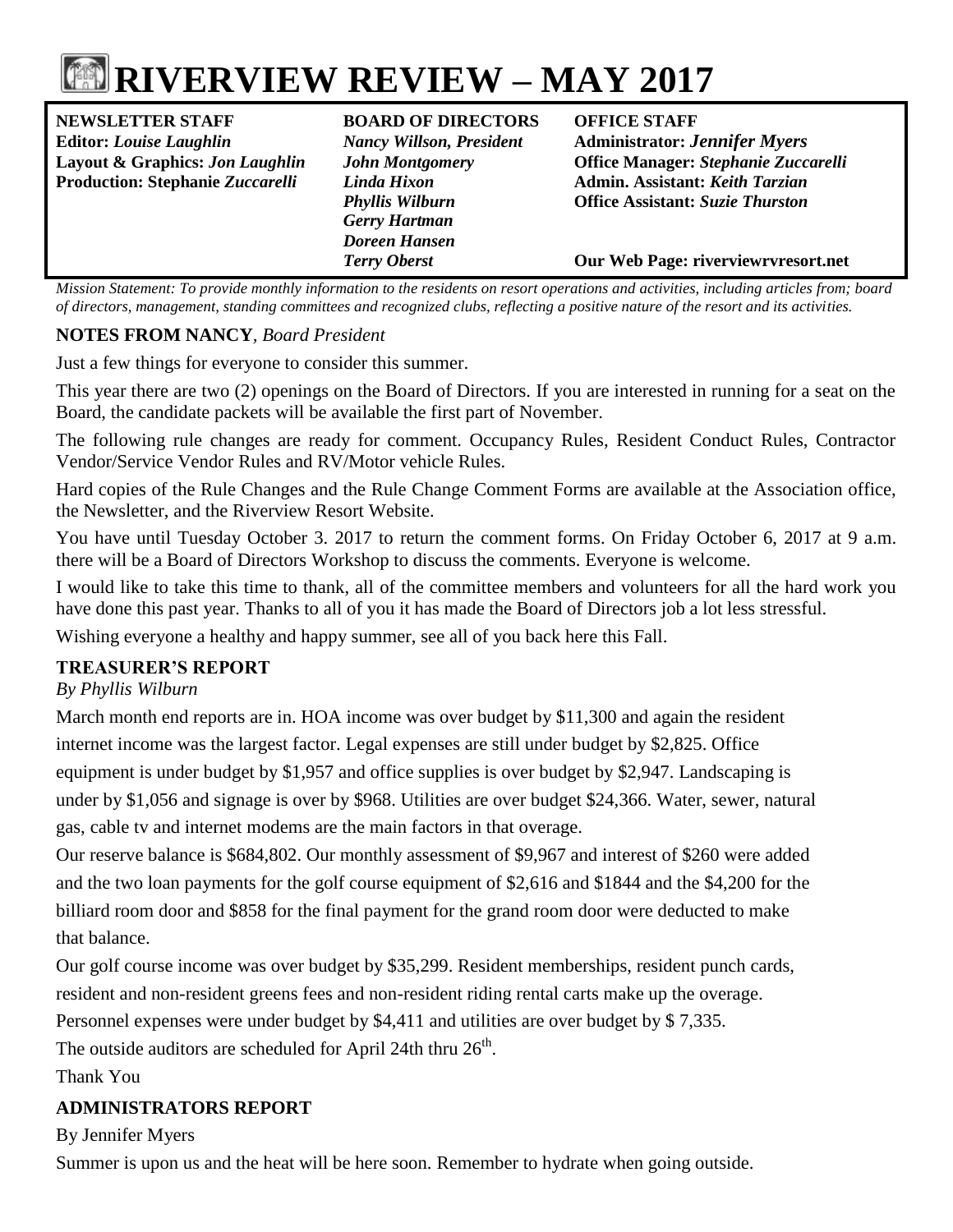The palm tree skinning has begun! This will take approximately a month to a month and a half to complete. Please be patient with the crews as they do their work.

Shortly after the skinning is complete, the palm tree trimming will begin. If you haven't paid for your owner trees yet, be sure to do so by May  $19<sup>th</sup>$  to avoid a late charge. All trees will be trimmed and if you haven't paid for your tree, we will send you an invoice that will include the late fee. There is no charge for the developer trees.

The mail room parking lot project is scheduled to begin this week. The parking lot will be closed for the duration of the work.

Make sure the office has your correct phone number for the directory. Stephanie will be working on getting those printed this summer. We have found several in our system that has been changed or is no longer in service. If we could make the corrections now, instead of after printing it would help tremendously.

Other projects on tap for this summer are several landscaping projects, one of which will be the pool area. The pool may be closed at times, so I apologize for the inconvenience in advance. We will post notices as soon as we find out about any closures.

There have been questions regarding why the golf course grass is brown. This transition happens every year when the Rye grass is dying and the Bermuda grass is coming in. In a month or so, the grass will be beautiful again.

At some point in May, the golf course will be closed for the concrete work to be done. We do not have the actual dates yet, but we will post notices as soon as we find out.

Wishing everyone a safe and enjoyable summer!

#### **MAY – SEPTEMBER 2017 ACTIVITIES CALENDAR**

*By Linda Sommerville*

Every Tuesday – Potluck and Mexican Poker – Social Hour 4 p.m. Dinner 5 p.m. and Mexican Poker at 5:30 p.m.

#### **May**

Bingo – May  $10^{th}$  – 6:30 p.m. Mother's Day – Sunday, May  $14<sup>th</sup>$ ,  $2 - 3$  Free to all - Pie Ala Mode -followed by Mexican Poker May 20 – Social Hour – Taco Salad \$4 Strangers 5 - 7:30 p.m. Memorial Day – Monday, May 29th – 11:00 a.m. Service and Snacks following

#### **June**

Bingo Wednesday, June  $14<sup>th</sup> - 6:30$  p.m. Father's Day – June  $18^{th} - 1 - 2$  p.m. – Hot Dogs/Ice Cream Social - Games (free) Social Hour - June 24 Chicken Salad Croissant Entertainer TBD 5 – 7:30 p.m. \$4 Mark Crough

#### **July**

July  $4<sup>th</sup>$  – Potluck Tuesday, – Smith Chicken provided and Dish to pass 5 p.m. Games to follow free Bingo – July  $12^{th}$  6:30 p.m. Social Hour –Saturday, July 22nd - Baked Potato Bar – \$4 Strangers  $5 - 7:30$  p.m.

#### **August**

Bingo - Wednesday – August  $9^{th}$  – 6:30 p.m. Kay Social Hour Saturday, August 19<sup>th</sup> – Sloppy Joes \$4 Strangers  $5 - 7:30$  p.m.

#### **September**

Labor Day – September  $4<sup>th</sup>$  Ice Cream Social – 2 p.m. – 3pm – Free Followed by Mexican Poker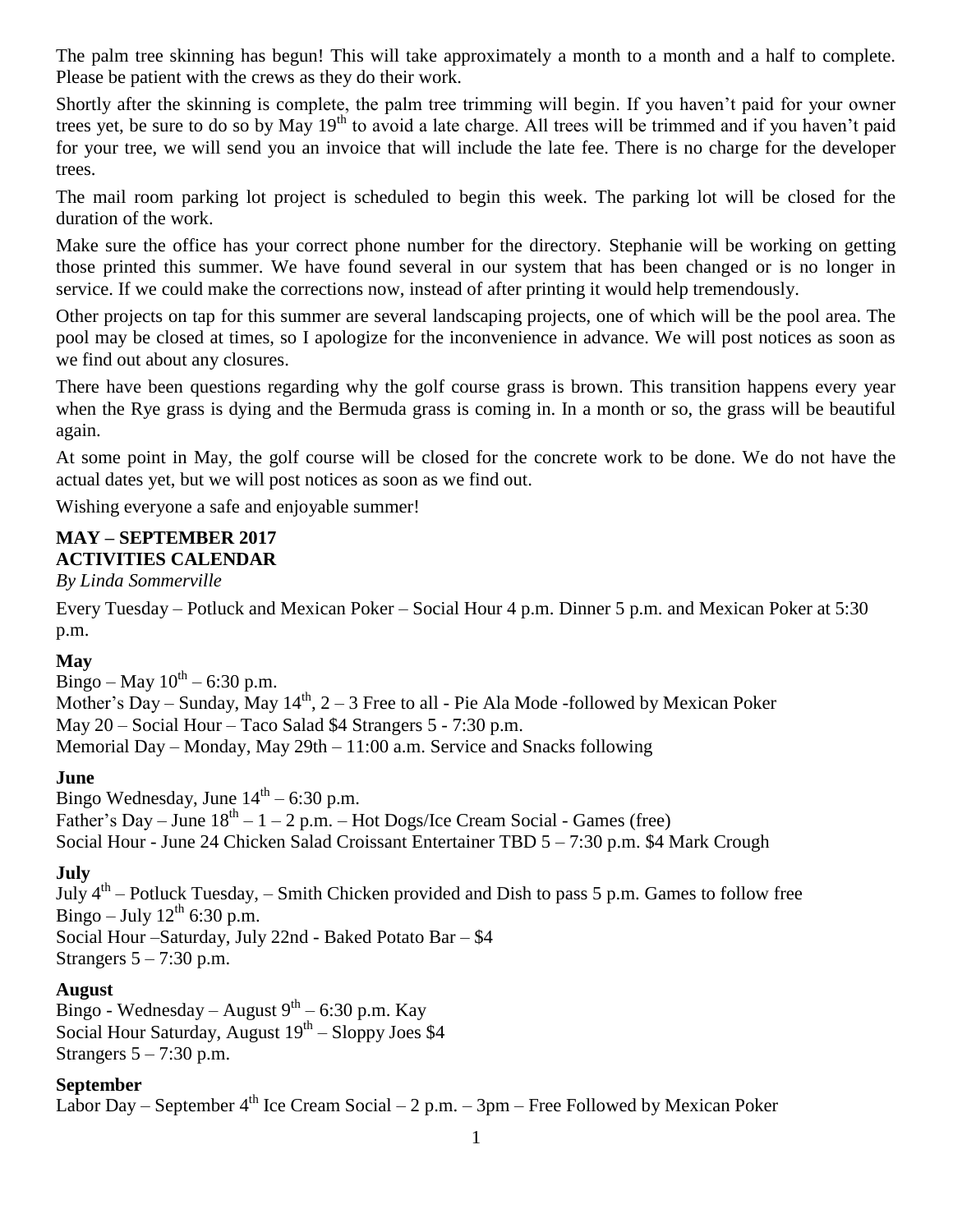September 13th – Bingo - 6:30 p.m. Champagne Breakfast – Saturday, September  $16^{th}$  8 – 9:30 a.m. \$4 September 30 – Social Hour – Pizza/Salad \$4 Mark Crough  $5 - 7:30$  p.m.

#### **RCCTP NEWS**

#### *By Doreen Hansen*

The production of "The Butler Did It, Again" written by Tim Kelly, is next on tap at the River Cities Community Theater. One of our residents, Doreen Hansen, is reprising her lead role as Miss Maple – the hostess of the murder mystery weekend.

Spanish Moss is a decrepit old house in New Orleans that Miss Maple has rented for the weekend. Some of her writers return for this party, with a few surprising and fun guests are added. Watch out for the alligator!

Performance dates are May 5, 6, 12, and 13 at 7:00pm and May 7 and 14 (Mother's Day) at 2:00pm - TWO matinees!!

Ticket prices are \$12.00 each. We now have a website, [www.RCCTP.org.](http://www.rcctp.org/) You can order tickets online, or call Susann at 928-444-3712, Nancy at 928-542-8064, or Doreen at 928-542-6905.

#### **MILITARY OUTREACH**

#### *By Sally Barrow*

A sincere "thank you" to all of you who have dropped off items in the box under the table near the office door for the annual "Christmas Outreach" for the military. We have a great number if items to put into the 2017 Christmas sox made here at Riverview during the summer. If you are traveling this summer, be sure to slip any unopened shampoo, soap, toothpaste, etc. furnished by your hotel/motel into your travel bag and bring them with you on your return to Riverview. Our soldiers will be happy to see them in their Christmas sox and know they are not forgotten. In addition to personal items, anything else that can be slipped into a sock will be welcome: i.e. playing cards, individually wrapped hard candy, etc. A sample sock pattern will be posted on the bulletin board.

Anyone interested in helping in making and decorating the sox for Christmas 2017 is welcome to join our summer seamstresses group on Wednesdays from 1:00 to 3:00 pm in the Craft Room, beginning the first Wednesday of June, which is June 7th. Two sewing machines are furnished. Material, scissors and glue guns are needed. Watch for Christmas/Holiday theme material on sale, preferably sturdy cotton (not flimsy) and/or felt. Sometimes items can be found at thrift stores and Yard Sales, we can always use material and red, green, and white cotton thread. We have a variety of trimmings, so come join us and let your creative side go to work!

If you have questions, please call me at 763-9075.

### PENDING APPROVAL

## **RIVERVIEW RESORT OWNERS' ASSOCIATION Regular Board Meeting Minutes Tuesday, April 18, 2017**

**CALL TO ORDER:** Nancy Willson called the meeting to order at 9:00 am by President Nancy Willson.

**ROLL CALL**: Present at the meeting: Board of Directors: Nancy Willson, John Montgomery, Phyllis Wilburn, Linda Hixon, Terry Oberst, Gerry Hartman and Doreen Hansen. Administrator Jennifer Myers.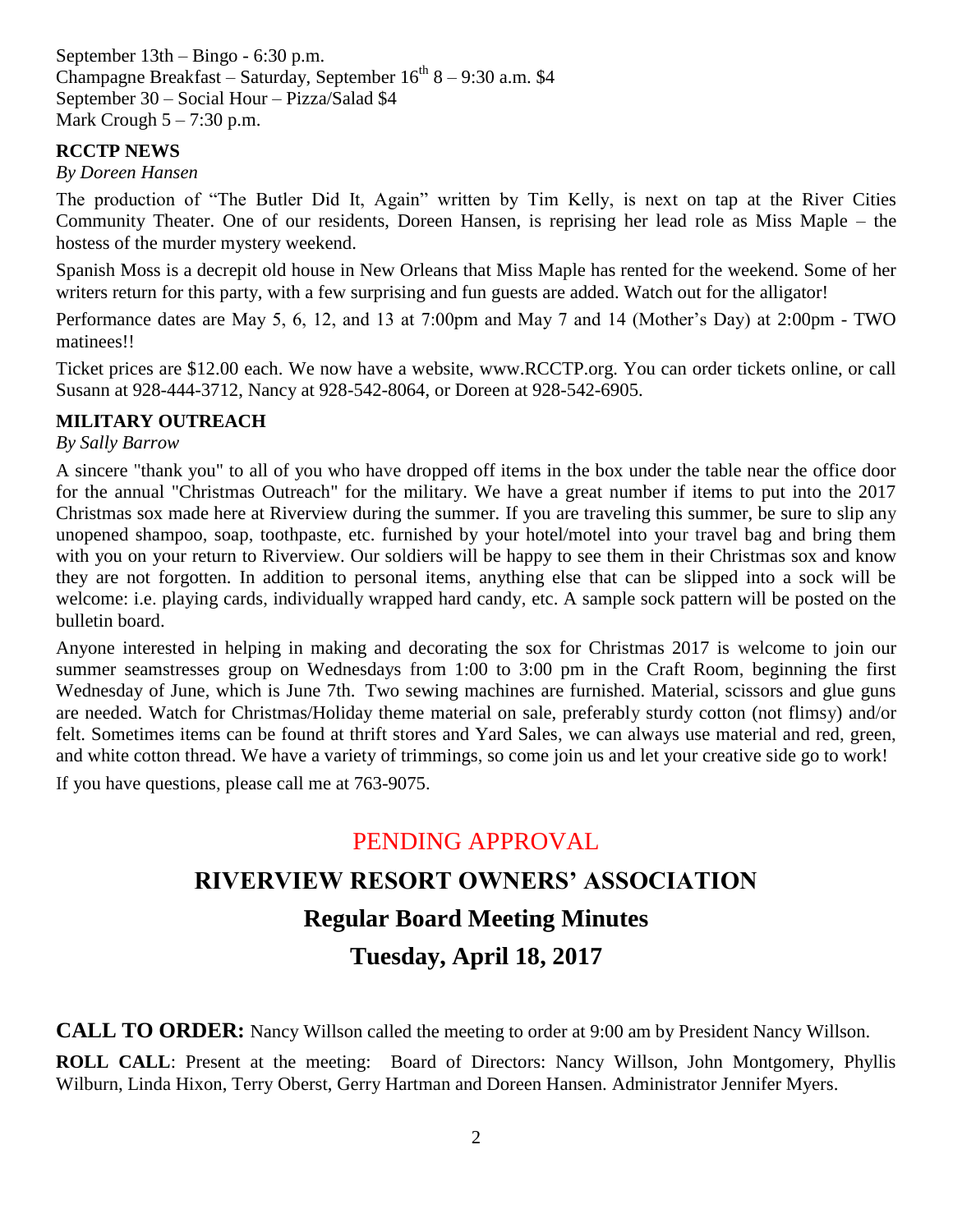Approximately 57 Association members were in attendance.

**CORRESPONDENCE:** Two letters from Jim Naccarato, Lot 492, have been received.

**REPORTS: Administrator's Report by Jennifer Myers:** Developer **p**alm trees are being marked this week and the skinning is scheduled to begin on April  $24<sup>th</sup>$ . Do not remove the ribbons. For \$150 you can have your owner palm tree skinned. Trimming palm trees will begin immediately after the skinning. If you did yours, it may have been done too soon. The spears, or pods, must sprout before trimming or it will have to be done again. If you haven't paid for your tree, deadline is May 19th at the cost of \$35 for the first tree and \$25 for additional trees on your lot. There is a \$10 late fee if not paid by deadline. The landscaper will trim all trees so if you have not paid for your tree and they trim it, you will be sent an invoice, plus late fee. Mail room parking lot will have asphalt removed and concrete put down. It will be an inconvenience so please be patient during this time. Still time to bid on golf cart. Deadline is 3:30 pm on April  $27<sup>th</sup>$  and minimum bid is \$300. Highest bidder announced on April  $28^{th}$ . Website being worked on to make it more user friendly and will be completed by end of summer. Stephanie is working with Caliber to get the phone directory prepared. Make sure we have your correct number and if you do not want your number listed, we must be notified. Please fill out the exit form if you're leaving for the summer and think of us here in the sweltering heat!

**Treasurer's Report by Phyllis Wilburn:** HOA income was over budget by \$11,300 and resident income was largest factor. Legal expenses are still under budget by \$2,825. Office equipment is under budget by \$1,957 and office supplies is over budget by \$2,947. Landscaping is under by \$1,056 and signage is over by \$968. Utilities are over budget \$24,366. Water, sewer, natural gas, cable tv and internet modems are the main factors in that overage. Our reserve balance is \$684,802. Our monthly assessment of \$9,967 and interest of \$260 were added and the two loan payments for the golf course equipment of \$2,616 and \$1,844, the \$4,200 for the billiard room door and \$858 for the final payment for the grand room door were deducted to make that balance. Our golf course income was over budget by \$35,299. Resident memberships, resident punch cards, resident

and non-resident green fees and non-resident riding carts make up the overage. Personnel expenses were under budget by \$4,411 and the utilities are over budget by \$7,335. Auditors are scheduled for April  $24 - 26$ <sup>th</sup>.

**Board Updates/Reports:** Doreen Hansen read a prepared statement .

**Committee Reports: Ken Dahle, Pro Shop Committee:** Concrete for next phase of cart paths will be installed in next few weeks. Thanked everyone for their support of their activities, donations and fundraisers to make this possible. Committee raised in excess of \$40,000 for our cart paths. Next BBQ is October 27<sup>th</sup>.

**Traci Dahle, Activities:** Officers elected. Purchased a computer to ensure consistency of reports and access to historical financial information. Approved \$4000 for repair and/or upgrade of sound system in Grand Room to be completed during the summer. Summer activities were outlined.

#### **Club Reports: None**

#### **APPROVAL OF AGENDA:**

Motion by Terry Oberst and seconded by Doreen Hansen to approve the Agenda. Passed unanimously.

#### **APPROVAL OF THE CONSENT AGENDA:**

- **1.** Approve the Minutes of the March 21, 2017, minutes
- **2.** Approve the Minutes of the March 17, 2017, Workshop on Rule Changes
- **3.** Add Grace Proffer to the Activities and Safety Awareness Committees and Linda Hixon to the Finance Committee

Motion by Doreen Hansen and seconded by Terry Oberst to approve the Consent Agenda. Passed unanimously.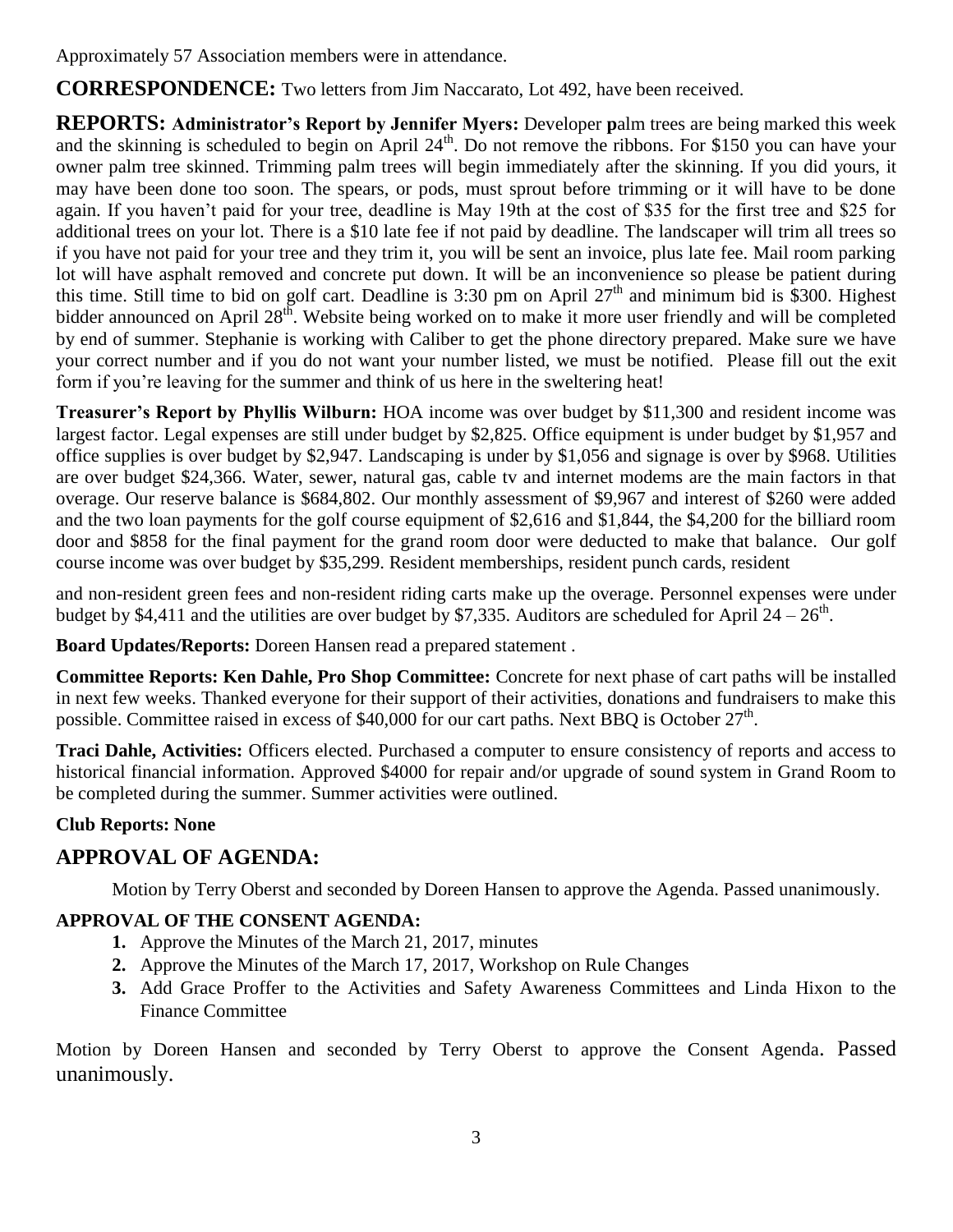#### **UNFINISHED BUSINESS:**

**Agenda Item 17.02.17 Swap MPR/Billiard Rooms:** Motion made by John Montgomery and seconded by Phyllis Wilburn to approve switching the MPR and Billiard Rooms. Motion failed with Gerry Hartman voting in favor.

#### **NEW BUSINESS:**

**Agenda Item 17.04.01 Approve Document Change Procedure:** Motion by Doreen Hansen and seconded by Linda Hixon to approve the Document Change Procedure. Passed unanimously.

**Agenda Item 17.04.02 Resolution for Removal of Two Palms for Water Leak:** Motion by Linda Hixon and seconded by Terry Oberst to approve the Resolution of March 25, 2017, for removal of two palm trees for water leak repair. Passed unanimously. Motion then made by Nancy Willson and seconded by Doreen Hansen to utilize John Core's plan to use matching rock with a centerpiece to protect the valve box and possibly large rock and/or art to finish area where trees were removed. Passed unanimously.

**Agenda Item 17.04.03 Awning at Olive Trees at Kobe Stairs:** Motion by John Montgomery and seconded by Terry Oberst to approve an awning to cover stairs at Kobe not to exceed \$8600 with the purpose to maintain the environment of the steps and reduce impact of olive trees. Motion failed with Gerry Hartman voting in favor. The Administrator will place this project into the budget process for 2018.

**Agenda Item 17.04.04 Removal of Developer Palm Tree on Lot 65, Howe:** Motion by Linda Hixon and seconded by Terry Oberst to approve removal of the developer palm on lot 65. Motion passed with Phyllis Wilburn and Doreen Hansen voting against.

**Agenda Item 17.04.05 Approve Common Area Limited License Agreement for Lot 125, Gordley:** Motion made by John Montgomery and seconded by Doreen Hansen to approve the Common Area Limited License Agreement for Lot 125. Passed unanimously.

**Agenda Item 17.04.06 Approve Common Area Limited License Agreement for Lot 191. Wucherer/Inman:** Motion made by Nancy Willson and seconded by Doreen Hansen to approve the Common Area Limited License Agreement for lot 191. Passed unanimously.

**Agenda Item 17.04.07a Define Scope of Work at Mail Room Parking Lot:** Motion by Nancy Willson and seconded by John Montgomery to remove bushes, trees and foliage outside MPR in order to make ramp for golf cart parking and relocate lights to wall, cost not to exceed \$4000. Passed unanimously.

**Agenda Item 17.04.07b Define Scope of Work at Mail Room Parking Lot:** Motion made by Nancy Willson and seconded by Doreen Hansen to remove olive trees, grass and curb to add more parking spaces, cost not to exceed \$9000. Failed unanimously.

**Agenda Item 17.04.07c Define Scope of Work at Mail Room Parking Lot:** Motion made by Nancy Willson and Phyllis Wilburn to cut off approximately 10 feet of the island, remove foliage, possibly to include a palm tree, replace curb and concrete for a cost not to exceed \$2000. A motion to amend was made by John Montgomery and seconded by Terry Oberst. This motion passed. The amended motion was to cutoff 10 feet of the island, remove foliage, replace curb and concrete with the stipulation that a resolution be done if necessary to remove the palm tree in an emergency situation. Passed unanimously.

**Agenda Item 17.04.08 Concrete on #9 Cart Path:** Motion made by Linda Hixon and seconded by Terry Oberst to approve funding for concrete on the #9 hole from the tee box area to connect with existing concrete at the Pro Shop not to exceed \$13,400. Motion passed with Gerry Hartman voting no.

**Agenda Item 17.04.09 New Pots and Plants on Golf Course:** Motion made by Doreen Hansen and seconded by Phyllis Wilburn to replace planter pots and flowers on the golf course with concrete pots and succulent plants, cost not to exceed \$1500. Motion passed unanimously.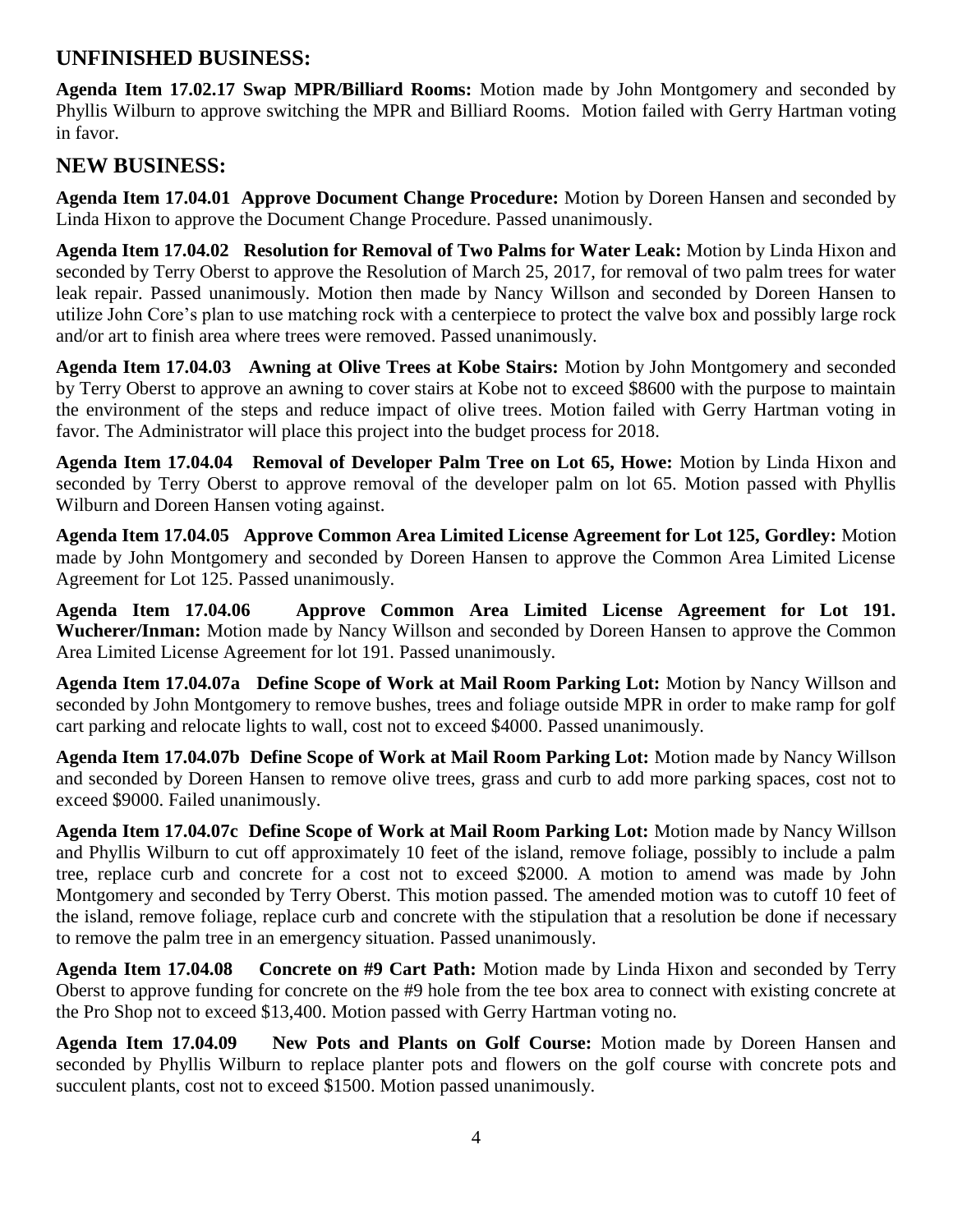**Agenda Item 17.04.10 Bushes at Casablanca Gate:** Motion made by Doreen Hansen and seconded by John Montgomery to plant bushes at the Casablanca gate entrance along the fence, cost not to exceed \$500. Motion passed unanimously.

**Agenda Item 17.04.11 Removal of 3 Olive Trees at North Side of Pro Shop:** Motion made by Doreen Hansen and seconded by Nancy Willson to remove olive trees near the north side of the Pro Shop parking lot and replace with desert landscaping, cost not to exceed \$2500. The motion failed with Doreen Hansen and Gerry Hartman voting in favor.

#### **OPEN COMMENTS:**

#### **Members: None**

**Board:** Nancy Willson discussed the four new rule changes that have been submitted for the resident's review and comment. They are Conduct, Occupancy, Motor Vehicle and Vendor Rules. Copies are available in the office and will be published on the website and in the next Newsletter. End of comment period is October 3, 2017. There will be a Board of Directors Workshop on October 6, 2017, at 9:00 a.m. in the Grand Room to discuss any resident comment forms received.

**EXECUTIVE SESSION:** Adjourned to Executive Session at 11:39 a.m. on motion by Doreen Hansen and seconded by Gerry Hartman.

**ADJOURNMENT:** Motion to adjourn made by Terry Oberst and seconded by Doreen Hansen to adjourn at 2:24 p.m.

Minutes attested to and respectfully submitted by:

Linda Hixon, Association Secretary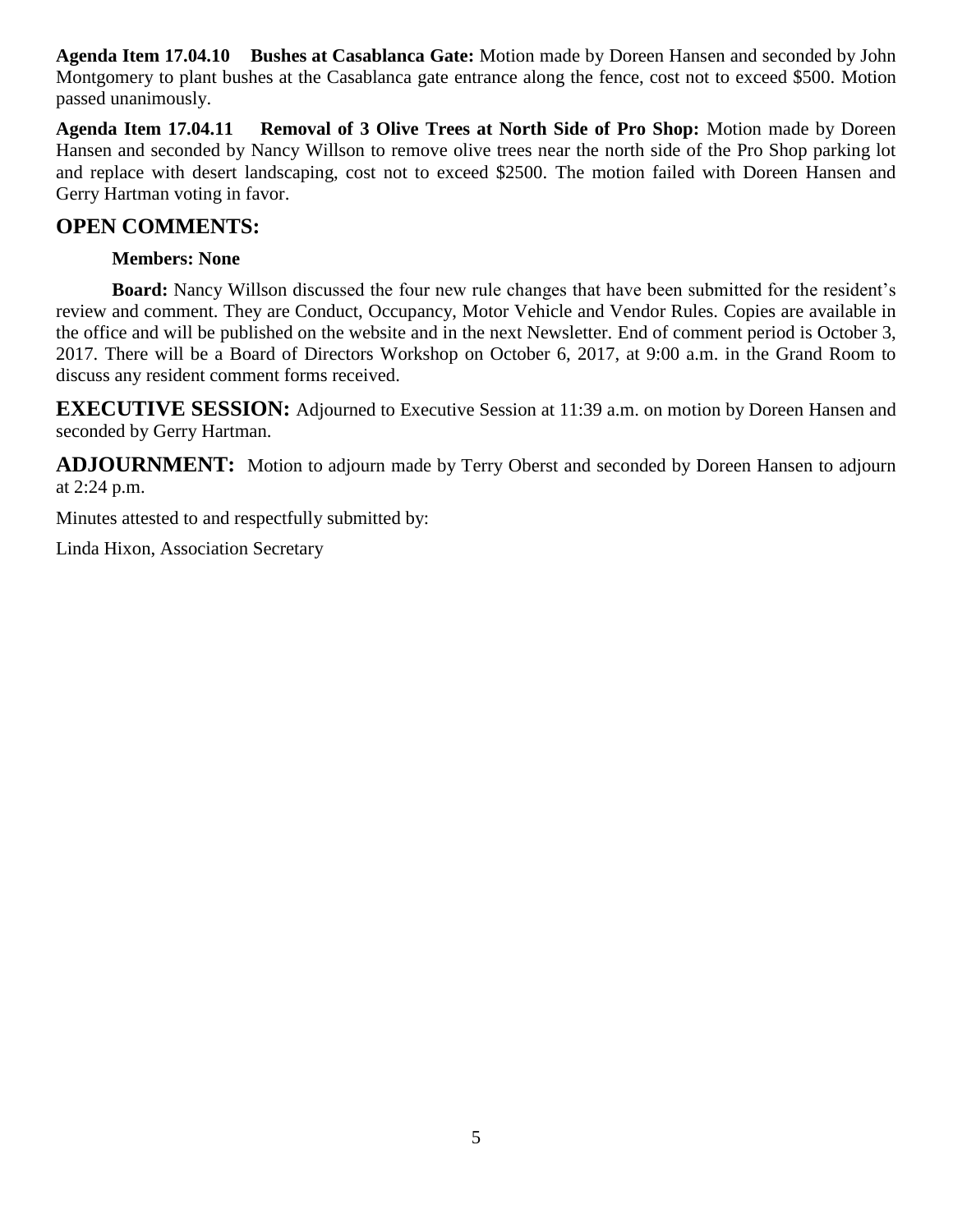#### **DOCUMENT CHANGE PROCEDURE**

**Purpose:** To develop a method to process any change to a Governing Document to ensure no conflict exists with current Governing Documents and to allow for input by all owners.

#### **1. Definitions**

- a. Primary Documents the Declaration, commonly known as the CC&Rs, the Articles and the Bylaws which require a vote of the owners in order to be modified.
- b. Governing Documents all documents necessary for the governance of the Association.
- c. Document Advisory Committee committee to oversee the documents of the Association and draft or modify said documents as needed for approval by the Board of Directors.
- 2. **Initiation of Document Change.** Any request for a change to an Association document may be initiated by any owner, the Administrator, or the HOA attorney by fully filling out and submitting to the Administrator a written Document Change Request form.
- **3. Procedure.** The procedure set forth shall be the exclusive method of effecting a change to an Association document.
	- **a.** Upon the receipt of a Document Change Request form, the Administrator shall promptly forward it to the Chair of the Document Advisory Committee and the Board Secretary.
	- **b.** The Documents Advisory Committee will verify what document is affected by the change request. All document change requests will be handled by the Document Advisory Committee.
	- **c.** The Document Advisory Committee will review the request and draft a proposed change to the document if deemed necessary.
	- **d.** The Document Advisory Committee will then send their proposed document change to the Board of Directors.
	- **e.** Any proposed document or rule change will be read by the Board of Directors at the next regularly scheduled meeting, copies will be provided to all owners at said meeting and the proposed change will be published on the Resort's website and published in the Resort newsletter for all owners to review and comment.
	- **f.** At the next regularly scheduled Board of Directors meeting following the reading of the change and publication, all submitted comments will be reviewed by the Board and the proposed change will either be approved by the Board of Directors and adopted or sent back to the Document Advisory Committee for further action pursuant to this Document Change Procedure.
	- **g.** Any change to a Primary Document will follow guidelines set forth to obtain a vote of the membership.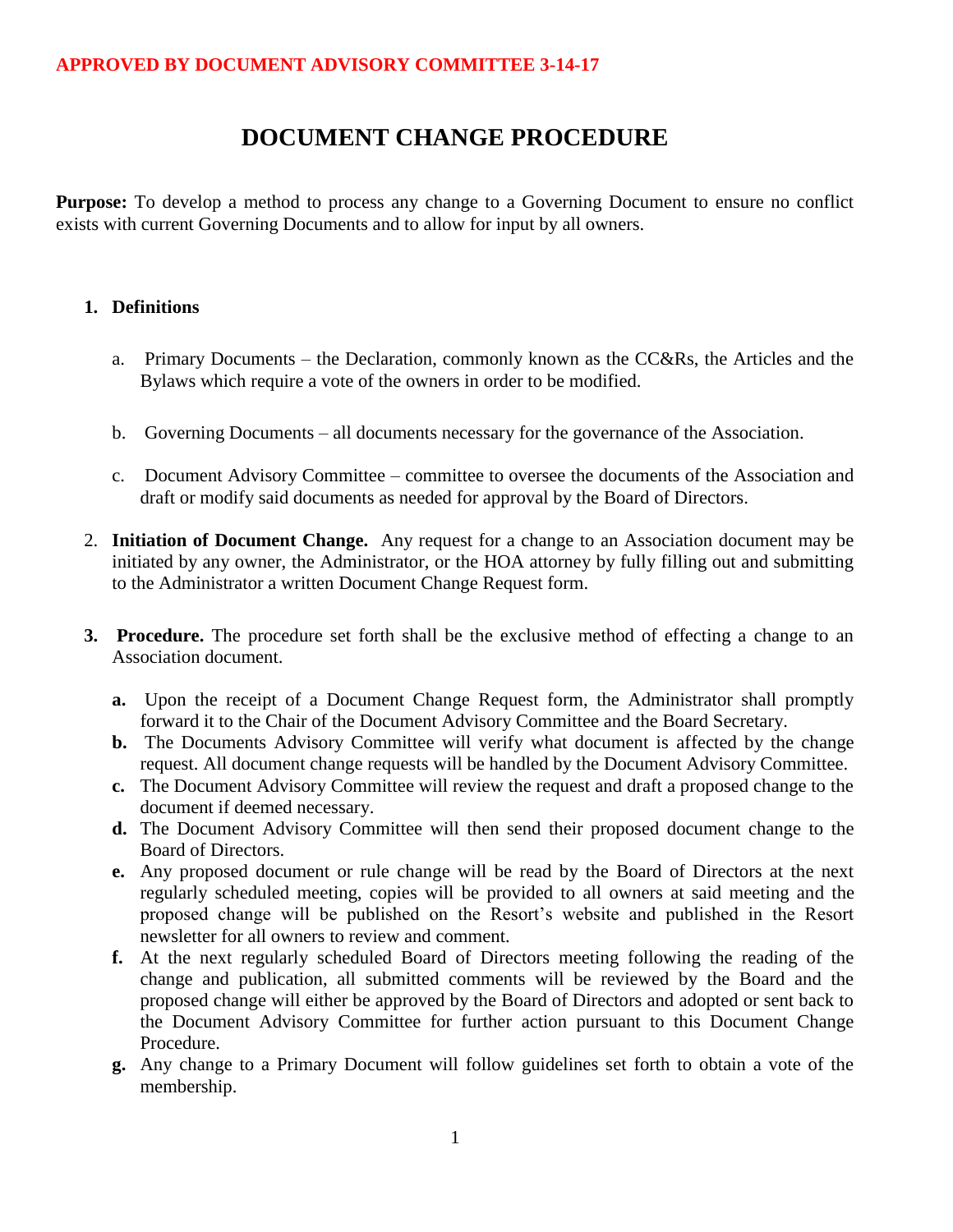#### **TO BOARD OF DIRECTORS MEETING 4-18-17**

#### **ASSOCIATION MEMBERS' COMMENT PERIOD ENDS 10-3-17 A. RESIDENT CONDUCT RULES**

- 1. No nuisance shall be permitted to exist or operate upon any such lot so as to be offensive or detrimental to any other lot in the vicinity thereof or its occupants. No exterior speakers, horns, whistles, bells or other sound devices, except security devices used exclusively for security purposes, shall be located, used or placed on any lot.
- 2. Quiet hours are from 10 PM to 6 AM. Every effort must be made to avoid disturbing property owners by loud talking, high volume radio, television or other loud sounds. Quiet hours' restrictions DO NOT APPLY to heat pumps and/or air conditioners.
- 3. All lots shall be used solely for Park Models, Recreational Vehicles and Travel Trailers; it being the declared intention to exclude mobile homes and dwelling houses and to create and maintain the Property as an area for the leisure-time dweller-s residents. No gainful occupation, profession, trade, or other nonresidential use which generates non-resident traffic shall be conducted on any lot.

Soliciting or peddling is not permitted within the Resort by anyone at any time. (# 4 combined with #3

(Was #5…Vehicle repairs and maintenance are not permitted within the resort except in case of emergency minor repairs).

- 4. (was #6) Clotheslines and/or hanging of laundry, including beach towels, are not permitted within the Resort. Dryers are available in the resort laundry.
- 5. (was #7) Garbage and trash must be placed in plastic bags and deposited regularly in dumpsters provided throughout the Resort. No garbage or trash shall be placed or kept on any lot. except in covered containers. In no event shall containers be maintained so as to be visible from neighboring property.(CC&R 2.2.8)
	- a. Household garbage must be placed in plastic bags. Recyclable items, such as metal, glass, plastic, broken down cardboard and newspaper must be loose and not in plastic bags.
	- b. Aluminum cans must be loose. There are specially marked bins for aluminum and plastic bags located in the recycle area.
	- c. All garbage must be placed in designated bins. Green bins are for recyclable items, blue bins are for household garbage. There is are only one recycle bins and it is located directly across from the tennis courts.
	- d. Large items and landscape debris are to can be placed in the large item bin located next to the horseshoe area. Do not place household garbage in this bin.
- 6. Residents are responsible for the conduct and behavior of all visitors, house guests, caregivers, caretakers, property custodians, contractors and maintenance personnel, invited or hired, while they are visiting or working at the resident's property.
- 7. Washing your principal residence is permitted only twice a year.

Approved by Document Advisory Committee 4-11-17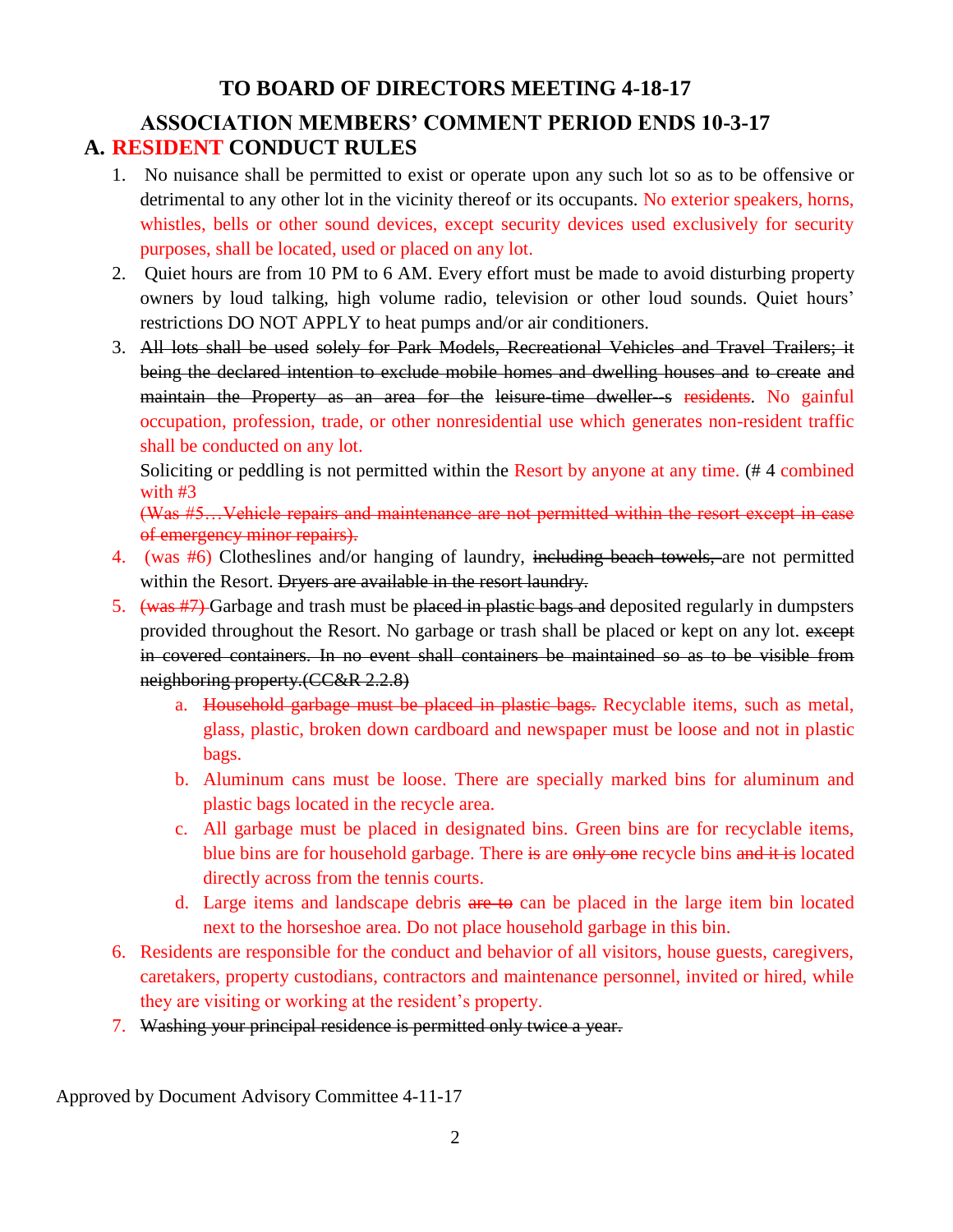#### **TO BOARD OF DIRECTORS MEETING 4-18-17**

#### **ASSOCIATION MEMBERS' COMMENT PERIOD ENDS 10-3-17**

#### **F. RV/MOTOR VEHICLES RULES**

- 1. NUMBER OF RV's UNITS PERMITTED
	- a. Only one (1) Park Model Home, Travel Trailer or Recreational Vehicle (along with with Architectural Control Committee approved additions) is allowed on a lot. No more than two (2) roadlicensed motor vehicles of any combination of cars, motorcycles, or any other licensed vehicles plus one (1) non-public roadway vehicle (e.g. golf cart) shall be parked or maintained on any lot. Any other vehicles may must be parked within the Resident's lot boundaries.
		- b. All licensed vehicles shall be registered with the Association Office. The one (1) golf cart permitted shall have the Owner's lot number attached.
		- c. Storage of vehicles, RV's, or golf carts on another Owner's lot shall require written permission from the lot Owner(s) and filed with the Association Office. This can be in email or written letter form.
		- c. Nothing shall be stored under an RV or Travel Trailer so as to be visible from neighboring property. unless the unit is skirted. Permanently located RVs (one that does not have a current license) shall be skirted. (Under Property Improvement Rules-RECREATIONAL VEHICLES. Item 3.)

#### 2. COMMON AREA PARKING

- a**.** No **Park Models,** Travel Trailers or Recreational Vehicles shall be parked or located on the Common Area or any public roads or streets within the property Resort.
- b. No cars, motorcycles or other motor vehicles shall be parked or located on the Common Ground or any roads or streets within the Property Resort overnight. except in designated parking spaces or parking areas.
- c. No street parking within 25 feet of any intersection.
- c. Vehicles should not extend onto the sidewalk. If any hitch extends onto the sidewalk, it must be removed from the vehicle.
- d. No watercraft of any type, including car-top carried boats or utility trailers, are permitted permanent parking within the Resort.
- e. Short-term guest 48 hour parking is available at the clubhouse oon a space available basis in designated areas with a pass from the gate. Overnight parking is allowed in designated areas for a maximum of 48 hours and must have a permit issued by gate Safety Officer. An extension may be granted at Administrator's discretion.

#### 3. LOADING AND UNLOADING

a. RVs, boats watercraft and utility trailers shall be loaded and unloaded during daylight hours only. If a unit can be parked within lot boundaries, it may remain on the lot for a maximum of 48 hours. A permit for such loading and unloading shall be issued by gate Safety Officer or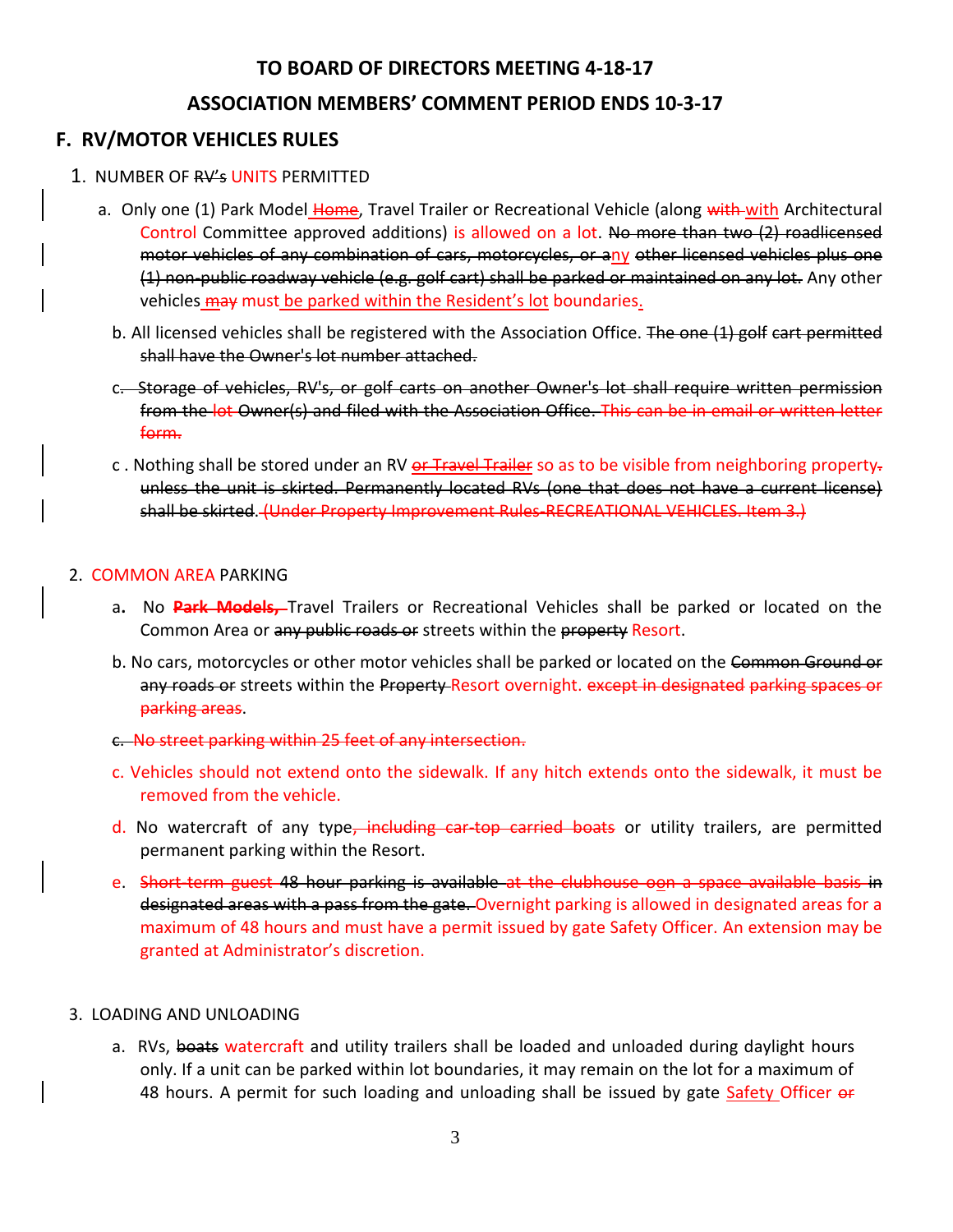$office$  for a maximum two  $(2)$  days of 48 hours in a given weekly period.

b. Large commercial trucks will not be permitted in the Resort except for pickup, delivery or by permission of the Association Officegate Safety Officer. Commercial tractor-type recreational tow vehicles are exempt from this restriction.

#### 4. OTHER VEHICLES

- a. Motorcycles, mopeds, motorized scooters, under, 75cc that are equipped with street tires, ATVs, UTVs and golf carts may be driven on streets within the Resort. Children under age 15 ARE NOT permitted to drive any vehicle within the resort even if accompanied by an adult. Teenagers aged 15 through 18 ARE allowed to drive golf carts within the resort if accompanied by an adult. Children under 18 are not allowed to drive "Off Road Vehicles in the Resort. Teenagers Non-residents must be licensed drivers to drive non-public roadway vehicles or golf carts within the Resort, to include non-public roadway vehicles and golf carts.
- b. Skateboards and similar conveyances are not permitted within the Resort.
- c. Bicycles are to be ridden on streets only and, if ridden after dark, must be equipped with lights and reflectors.

#### **TO BOARD OF DIRECTORS MEETING 4-18-17**

#### **ASSOCIATION MEMBERS' COMMENT PERIOD ENDS 10-3-17**

#### D. **OCCUPANCY RULES**

- 1. No Lot or Travel Trailer or Recreational Vehicle-Primary Residence located thereon-shall be used or occupied unless its use or occupancy is by at least one person 55 years of age or older who is physically residing on the lot, and no person under 35 years of age shall use or occupy any lot.
- 2. Resolution P002 005 allows a An owner or owners under the age of 55 is allowed, but over age 35, must apply for permission to perform maintenance and/or clean the unit or lot they own. Upon approval, a Temporary Pass for the vehicle shall be issued for no longer than seven (7) days in any twelve (12) month period. No permanent Gate Passes shall be issued to an owner under 55 years of ae. Owners shall NOT be allowed to bring any relatives or guests under the age of 22 with them for use or occupancy of their property and/or any facilities of Riverview RV during the period of temporary occupancy. If underage owner appoints a person to assist with maintenance/clean up of the lot or unit, that appointee must be over 35 years of age. If any rules are violated, another pass shall not be approved in the future.
- 3. Occupancy Rules
	- a. Whereas theFederal Law under the Fair Housing Law amended to allow restriction of occupancy for communities designated as 55 years of age or older must maintain at least 80% of the lot occupancy by persons 55 years of age or older, In accordance with Federal Fair Housing Law, Riverview-the Resort is designated as a 55 plus community and as such, will comply with applicable statutes.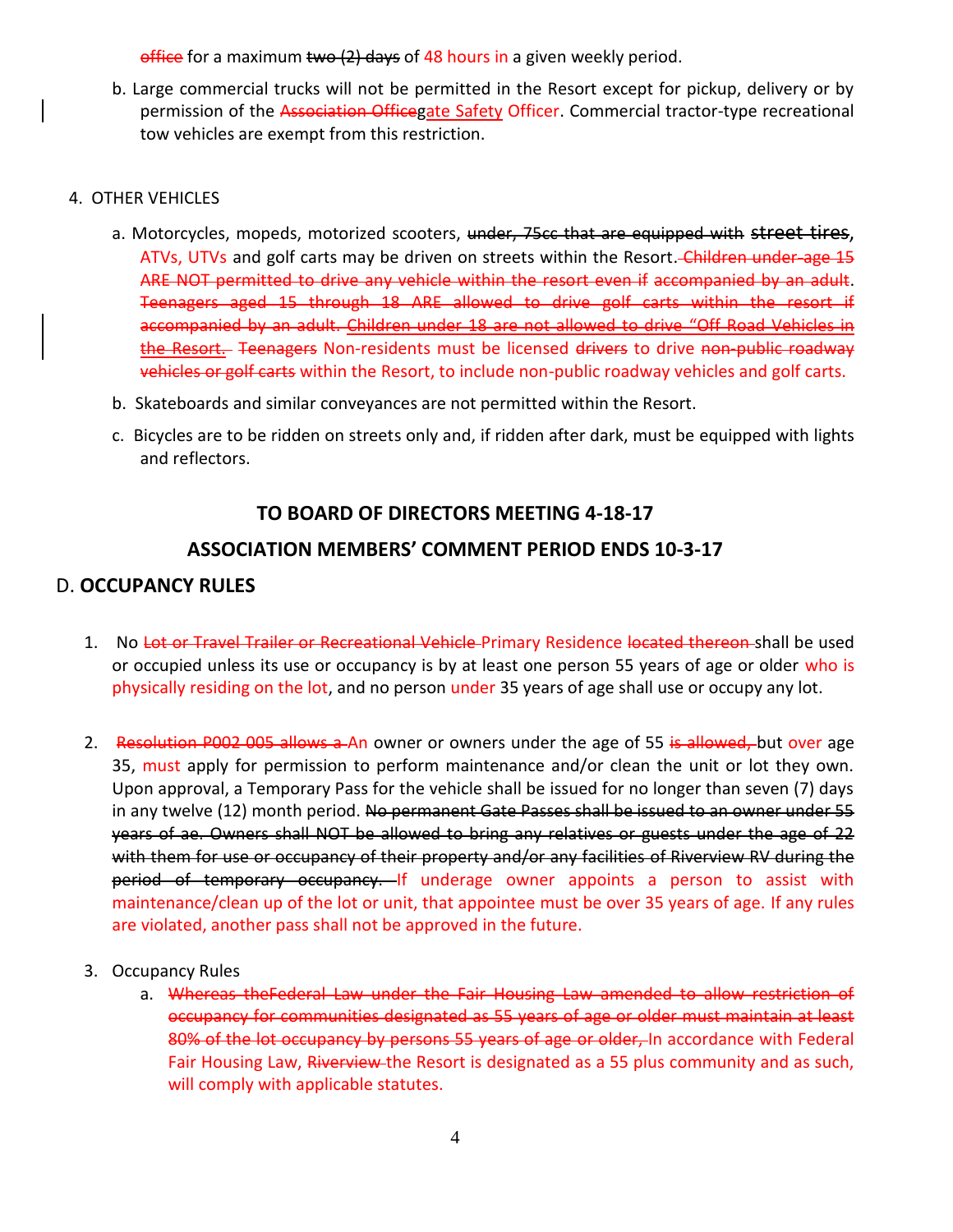- b. Whereas, Persons over 35, but under 55 years of age are approved for occupancy when there is another occupant 55 years of age physically residing on the lot.
- c. Whereas, those lots which have one person 55 years of age or older and other approved occupant(s) under 55 years but over 35 years of age are counted in the 20% category for purpose of monitoring the required 80% occupancy by persons aged 55 years of age or older.
- d. b Therefore, the Board of Directors has determined that In the event of the absence, other than death, of the only person 55 years of age or older on a lot, the other remaining occupant may continue to live on the lot upon Board of Directors approval. However, application by that remaining occupant for a subsequent occupant will not be approved unless that person is 55 years of age or older. (Approved Resolution by the Board of Directors on 11/18/03).
- 4. Single family shall be limited to one common household consisting of one or two individuals with additional occupants permitted upon written approval of the Board of Directors. (CC&R 1.1.18) The guidelines for approval of a third person are as follows:
	- a. Recommendation by a licensed physician for the need of current occupant for a caregiver.
	- b. Parent or child of an occupant that meets the age requirements. (CC&R 2.2.2) (Approved by Board Resolution #P-008-2004)
- 5. In order to remain FHA/HUD compliant, owners/occupants must submit ID every two years.

Approved by Document Advisory Committee 4-11-17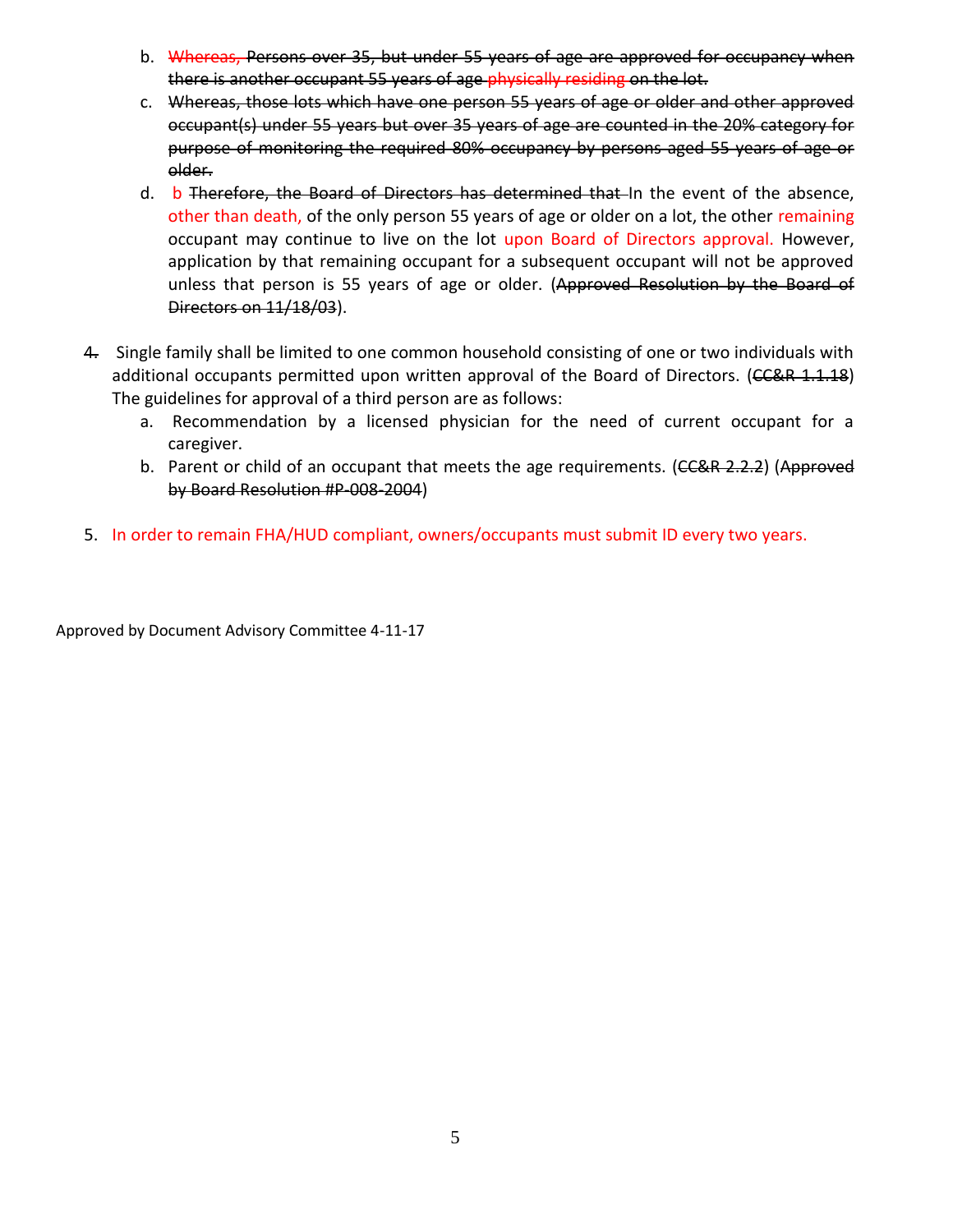#### **CONTRACTOR/ VENDOR RULES**

#### Definitions:

- 1. Contractors are defined as persons or companies performing remodeling or new construction on the exterior of a residence or any structure on a lot.
- 2. Contractor vendors are defined as suppliers of materials or equipment for contractors or owners.
- 3. Service vendors are individuals or companies who provide a service other than a contractor.
- 1. All General Contractors performing maintenance or new construction or remodeling work for lot owners shall require the appropriate gate pass to permit entry to the Resort be licensed, bonded and insured. Proof shall be given to the office in order to be an approved construction contractor within the Resort. Fines will be assessed to the lot owner for any contractor not following vendor rules and the contractor being banned from the Resort. It is the owner's responsibility to notify the gate of the approximate time and duration of the appropriate pass. The contractor shall supply a list of current employees and notify the gate of any changes of employees.
- 2. Vendors delivering finished goods to the Association or its members shall deliver between 7 a.m. and 7 p.m. The owner shall provide to the construction contractor the Property Improvement Guidelines and the Contractor/Vendor Rules. Failure to comply may result in the contractor being banned from the Resort. Fines will be assessed to the lot owner for any contractor not following rules.
- 3. All contractors and vendors shall comply with the Resort speed limit of 15 MPH or be subject to non-admittance. Contractor vendors delivering finished goods materials to the contractor or the Association or its members shall deliver between 7 AM and 7 PM.
- 4. Construction contractor performing services shall not enter the Resort before 7 a.m. and work not later than 5 p.m. Summer hours (May through October) vendors may start work at 6 a.m. There is NO work to be done on Sundays or Legal Holidays except in emergency situations. Legal Holidays are: Memorial Day, Independence Day, Labor Day, Thanksgiving Day and Christmas Day. All contractors and vendors shall comply with the Resort speed limit of 15 MPH or be subject to non-admittance.
- 5. Construction contractors shall keep the work site in order by the end of the workday. All debris shall be disposed of properly and all materials shall be stacked neatly on the side of the lot. Construction Contractor performing services shall not enter the Resort before 7 AM and work not later than 5 PM. During summer hours (May through October), vendors-contractors may start work at 6 AM. There is NO work to be done on Sundays or Legal Holidays except in emergency situations. Legal Holidays are: New Year's Day, Memorial Day, Independence Day, Labor Day, Thanksgiving Day and Christmas Day.
- 6. No contractor is permitted to use Riverview Resort dumpster for disposal of debris. Contractor dumpsters may be used for major construction work but shall be emptied promptly when full. Dumpsters shall fit on the lot. Contractors shall keep the work site in order by the end of the workday. All debris shall be disposed of properly and all materials shall be stacked neatly on the side of the lot. No construction contractor or subcontractor is permitted to use the Resort's dumpsters for disposal of debris.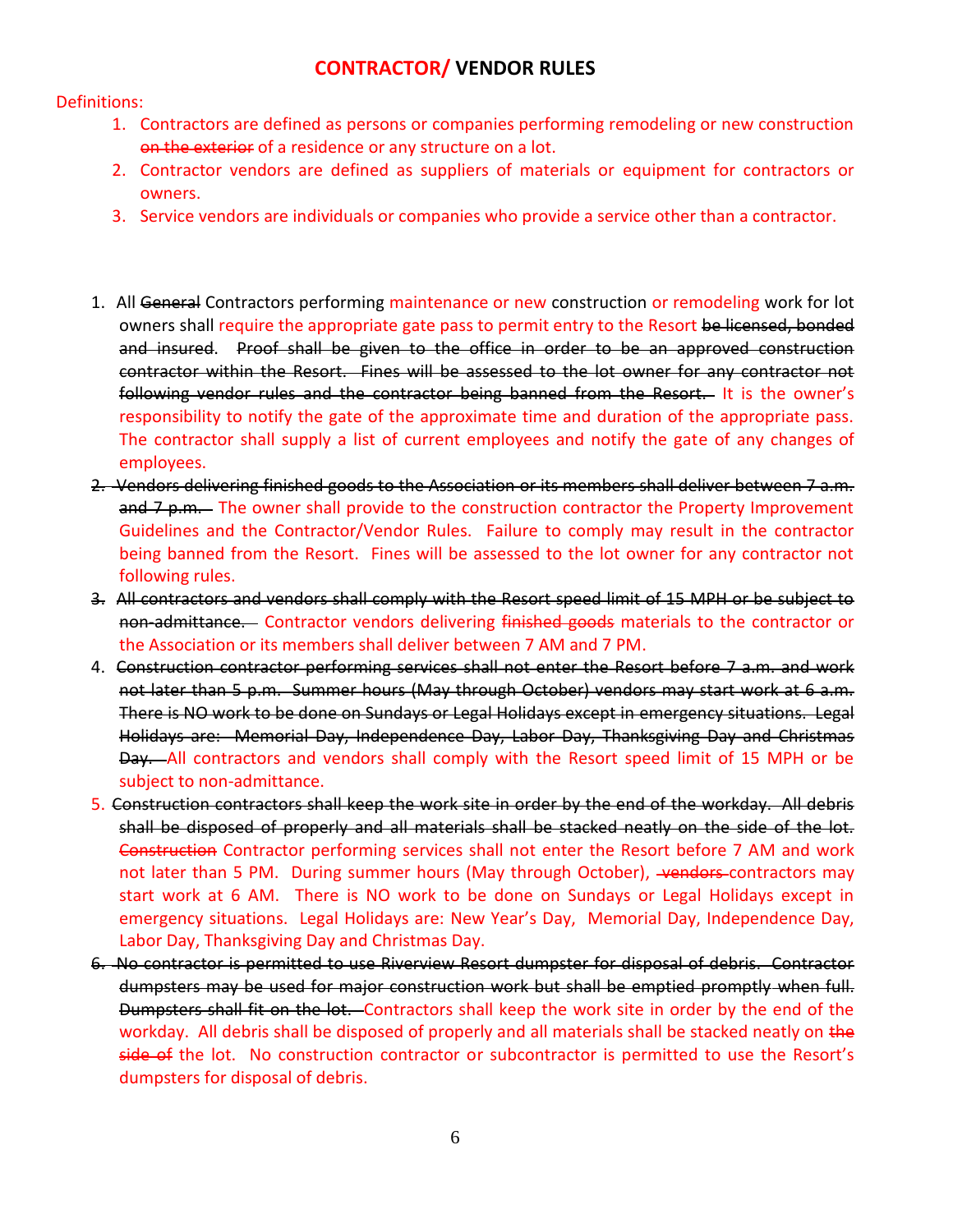- 7. The owner shall provide to his/her construction contractor the Property Improvement Guidelines. Failure to comply with the Guidelines may result in the Contractor being banned from the Resort. Contractors, subcontractors and their workers may supply their own dumpster on major construction projects, provided it safely fits on the lot or other area where work is being performed, as determined by the Board or its designated agents and that it is promptly removed from the worksite when full or work is completed.
- 8. All-vendor-contractor vendors, contractors and their employees shall not engage in the act of consuming alcoholic beverages or illegal drugs while working within the Resort. If an employee shows up to work in the Resort "under the influence", the contractor shall have the employee removed. Failure to do so may result in sanctions against the contractor.
- 9. All vendors and their employees shall have a gate pass. All owners who hire contractors or workers to perform work on their property shall hold the Association harmless from any and all liability arising from any dispute between the owners and their employees.
- 10. All contractors shall be issued a copy of Vendor Rules. Contractors are not allowed to use any Resort facilities.
- 11. Contractors are only allowed to solicit business within the Resort by advertising in the Resort newsletter.

#### **SERVICE VENDOR RULES**

Definition: A service vendor is anyone providing goods or services to anyone in the Resort.

- 1. Service vendors will only be allowed entry to the Resort if the person requesting the vendor notified the gate of the vendors name or company name. The gate will issue the appropriate pass. NOTE: A gate attendant is on duty to admit vendors from 7 AM to 7 PM. During other hours, the vendor  $\frac{m}{2}$  will have to follow the rules posted on the gate office window to contact the gate attendant.
- 2. Vendors must adhere to the Resort speed limit of 15 mph.
- 3. Vendors are not allowed to use any Resort facilities.
- 4. Vendors are only allowed to solicit business within the Resort by advertising in the Resort newsletter.

Approved by Document Advisory Committee 4-11-17